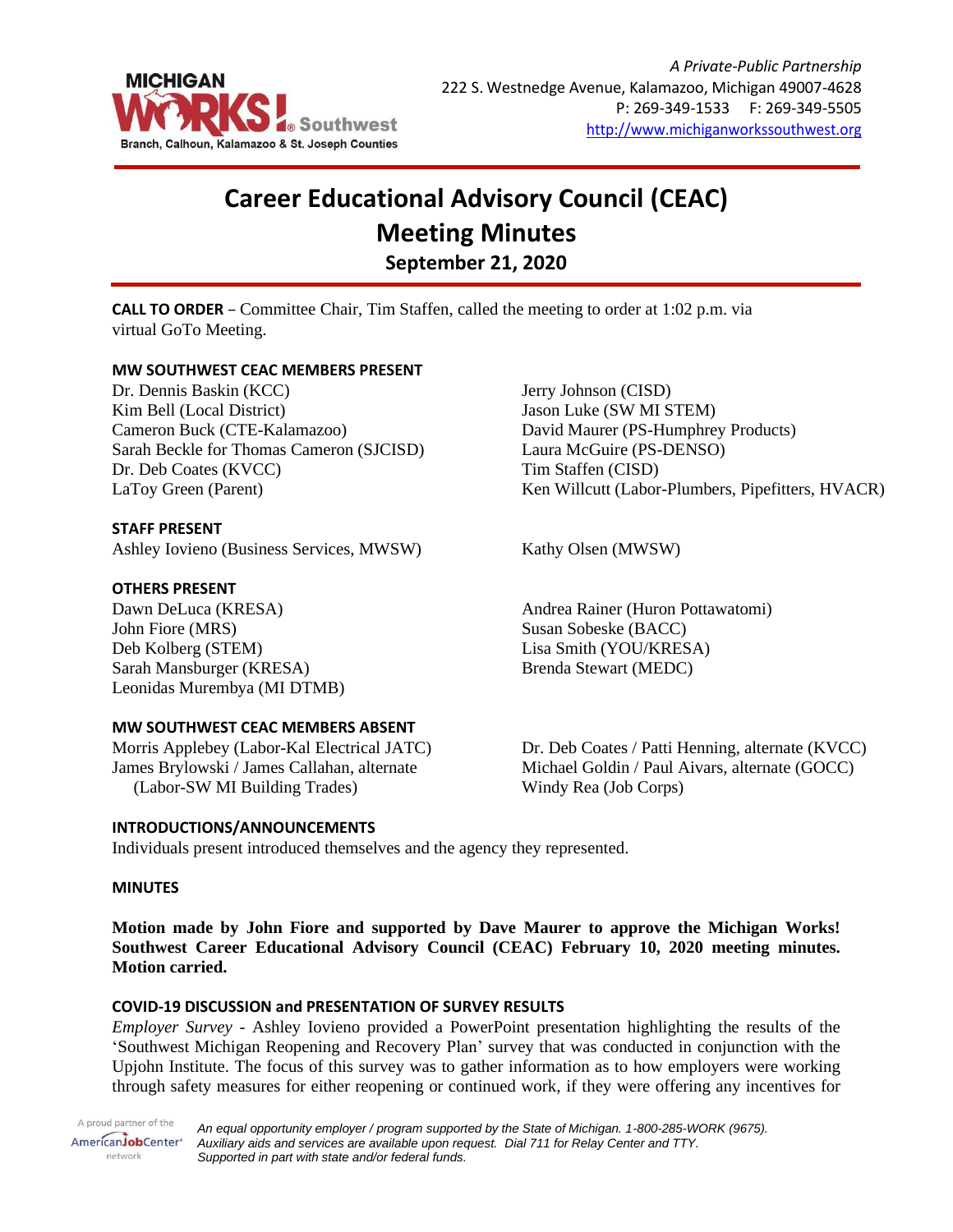#### **Career & Educational Advisory Council – Michigan Works! Southwest September 21, 2020 Meeting Minutes Associates According to the September 21, 2020 Meeting Minutes**

individuals to return to work, and the knowledge level of businesses regarding the Work Share program. The survey was also an opportunity to assess employers' hiring needs, as well as needs related to Work Share and Unemployment Insurance (UI) assistance. Survey data also included a breakdown of responses specific to the manufacturing and healthcare industries. Survey results indicated an increase in personal protective equipment (PPE); an increase in safety measures and training so individuals felt comfortable going back to work; hazard pay and/or wage increases; temporary pay increases; additional paid time off; and insurance benefits offered on the first day of hire. She noted that more recently, companies are increasing incentives; for example, one company is offering a \$5,000 sign-on bonus for Certified Nurse Assistants (CNAs). The survey responses also indicated many companies had a 10-60% reduction in their employees work hours and many were eligible to take advantage of the Work Share Program to assist in retaining their trained workforce.

*Career Technical Education Survey* - Sarah Mansburger reported a survey to gather employer information for Kalamazoo RESA's Career Technical Education (CTE) is scheduled to go live today and will be open through October 9, 2020. KRESA hopes to gather input regarding relevancy of CTE programs to employer needs. Dave Maurer reported this survey is specifically focused on Kalamazoo County; however, it could be adapted for use in the other counties.

*Employer Challenges* - Dave Maurer reported Humphrey Products has a significant challenge in that they cannot find workers to fill available job openings. He reported other companies are reporting similar experiences and many feel that the federal unemployment insurance during the pandemic is affecting the willingness of individuals to return to work. Laura McGuire reported similar experiences at Denso Manufacturing and added that additionally, many individuals avoid applying at Denso due to the mandatory overtime. Ashley Iovieno reported that many individuals have children learning virtually from home and this is also affecting their ability to return to the workplace. John Fiore reported their organization works with individuals who were interested in finding work but with COVID-19 they do not want to put themselves at risk, they do not want to bring COVID home to their parents, and/or they are helping their children with virtual learning. One member noted that many companies are investing in more automated processes and in the long-term, the jobs may go away due to automation.

Tim Staffen reported enrollment in CTE programs has dropped significantly with some programs reporting a 50% decline. Most CTEs centers have returned to face-to-face instruction and most likely the lower enrollment numbers is due to fear of COVID. The lower enrollments will not help to fill the pipeline of potential workers.

## **COMPREHENSIVE LOCAL NEEDS ASSESSMENT UPDATE**

Tim Staffen reported the State approved the Comprehensive Local Needs Assessment (CLNA) for each operational agency that was approved through the Career Educational Advisory Councils (CEAC). There was some confusion among areas as to which data, local or regional, should be used for the CLNA. For the coming year, a template and forms will be released in April 2021 and the updated data will be due in October 2021. The State will provide more guidance as to which Labor Market Information (LMI) to consider. For areas operating CTE centers, they will be required to be more actively engaged and asked to seek input from business and industry. He is hopeful that there will be an opportunity to see the analysis questions prior to conducting the next CLNA. Things to consider would be what credentials make sense for high school students to earn, current and future programming, and the essential 21<sup>st</sup> century soft skills.

Leonidas Murembya reported some areas looked at State data for their CLNA when they should have used county data; or looked at national data when they should have used State data. Another example he provided was using hotel information when they should have drilled down and looked at data specific to culinary. He noted the State recognizes that educators are curriculum specialists and that data support is needed.

A proud partner of the *An equal opportunity employer / program supported by the State of Michigan. 1-800-285-WORK (9675).* AmericanJobCenter<sup>®</sup> *Auxiliary aids and services are available upon request. Dial 711 for Relay Center and TTY.* network *Supported in part with state and/or federal funds.*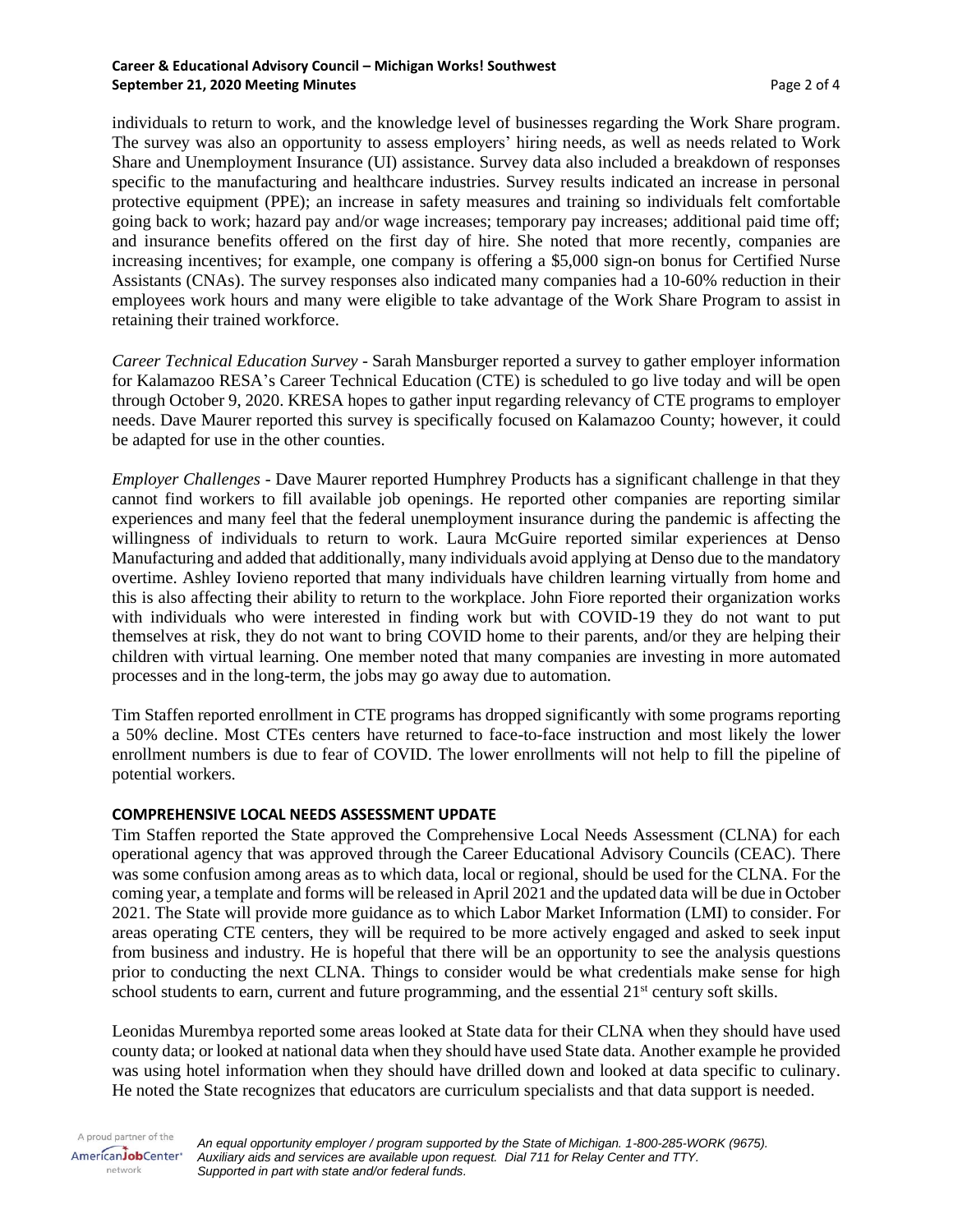#### **INDUSTRY CREDENTIALING and OTHER CERTIFICIATIONS**

One employer representing manufacturing indicated that manufacturing credentials is dependent on the various manufacturing companies within the industry and many of the credentials are proprietary. For example, for machining, CNC is dependent on the machine manufacturer. For welding, the American Welding Society Standards are universally accepted. For mechatronics, the credentials are dependent on the manufacturer. Laura McGuire reported that for Denso, any generic electronics or machining credentials would be accepted for entry level employment. Just as important, are the core foundational skill sets: Can the potential employee troubleshoot and problem solve? Do they have strong math, science and computer skills? Can they work with integrated systems like Honeywell? Employers present agreed that any exposure to industry technology, such as experience with FANTUC, is helpful. There is also a battery of assessments that could be given to graduating classes and if interested in knowing more about this, contact Laura McGuire.

Members suggested that CTE programs identify what equipment they are using, as well as their materials list. It was noted that often vendors will donate equipment if there is a large number of students taking the classes. Ms. McGuire offered her assistance in applying for State and federal grants as well as those offered by foundations. She added that grant applications should be designed to benefit multiple employers.

Dr. Deb Coates reported the  $MAT^2$  training program at KVCC began with 12 students and it is now down to only three students. The current class will finish in May 2021 and KVCC does not plan to continue offering this training program. The program provided a weekly stipend while in school, assistance with housing costs, company sponsored tuition, and the participant's wages gradually increased each year over the three-year period. It was also noted by another member present that unfortunately, the State of Michigan did not promote MAT<sup>2</sup> on the West side of the State.

While further discussing the importance of credentials, one member noted that credentials are nice to have; however, the number one thing that employers want to see is the essential, or soft skills, such as showing up on time, having a positive attitude, and staying off cell phones while at work. The ability to do algebra and math is also important. One member highlighted the use of Goal4 It!<sup>TM</sup> at Michigan Works! and Franklin Covey and Comstock Schools as tools to help students set goals and organize.

Another member highlighted a need in healthcare for developing a training that is focused on knowledge and standardized skills for frontline direct-care workers; perhaps a general healthcare provider certificate.

Cameron Buck reported that once the CTE survey is completed, KRESA will be holding focus groups targeted to the various occupations/industries to further discuss credentialing, technical aptitudes and common skills that span across multiple businesses. One member encouraged having students involved in the focus groups and to ask the students what matters to them and what would entice them to enroll in CTE classes.

Dawn DeLuca noted that teachers are an underutilized resource and reminded members of the importance of building relationships with teachers. The teachers see the potential in each of their students and can easily direct students to programs of interest to the student. Jason Luke encouraged members to put energy behind introducing teachers into the various industries so the teachers can "test them out" and in turn, the teachers can serve as ambassadors. Suggestions were to provide in-service opportunities for teachers, as well as activities during the summer months to expose teachers to the various industries. At a minimum, business and industry information should be provided to the teachers.

## **CEAC METRICS**

A proud partner of the AmericanJobCenter\* network

*An equal opportunity employer / program supported by the State of Michigan. 1-800-285-WORK (9675). Auxiliary aids and services are available upon request. Dial 711 for Relay Center and TTY. Supported in part with state and/or federal funds.*